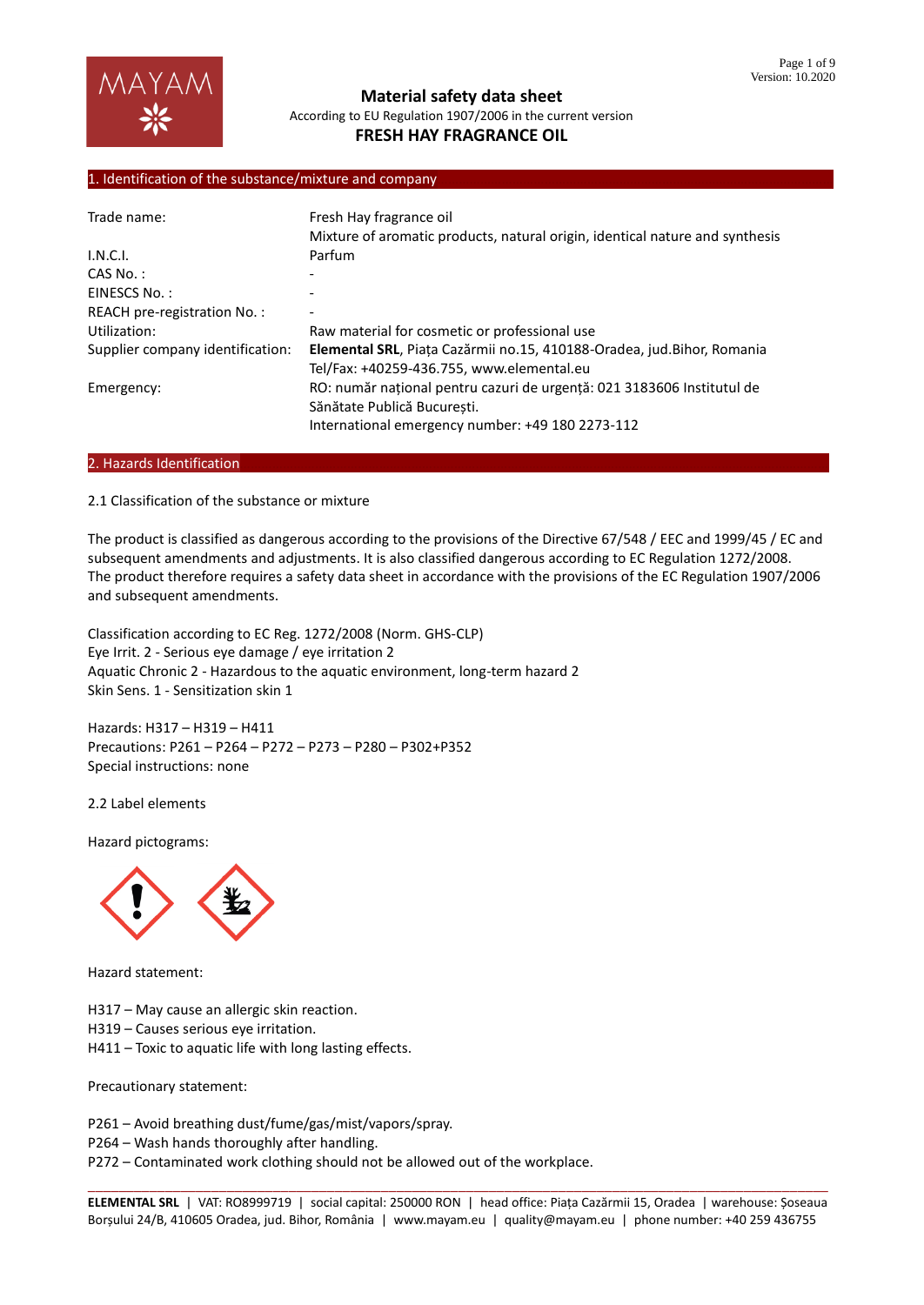

P273 –- Avoid release to the environment. P280 – Wear protective gloves/protective clothing/eye protection/face protection. P302+P352 – IF ON SKIN: Wash with plenty of water/…

Special instructions: none

2.3 Other hazards

Contains terpineol, Florol, Triplal, Hydroxycitronellal, Cyclooct-4-en-1-yl methyl carbonate

#### 3. Declaration of ingredients

The product contains the following ingredients:

| <b>Substance</b>                    | <b>C.A.S.</b> | <b>EINECS</b> | <b>Hazard symbols</b>                 | Percent %  |
|-------------------------------------|---------------|---------------|---------------------------------------|------------|
| terpineol                           | $98 - 55 - 5$ | 202-680-6     | H315, H319                            | $[5 - 10]$ |
| Florol                              | 63500-71-0    | 405-040-6     | H319                                  |            |
| Galaxolide                          | 1222-05-5     | 214-946-9     | H400, H410                            | $[1-5]$    |
| Triplal                             | 68039-49-6    | 268-264-1     | H315, H317, H319, H412                | $[1-5]$    |
| Cyclooct-4-en-1-yl methyl carbonate | 87731-18-8    | 401-620-8     | H317                                  | $[0-1]$    |
| Hydroxycitronellal                  | 107-75-5      | 203-518-7     | H317, H319                            | $[0-1]$    |
| <b>Beta Pinene</b>                  | 127-91-3      | 204-872-5     | H226, H304, H315, H317,<br>H400, H410 | $[0-1]$    |

#### 4. First aid measures

4.1 Description of first aid measures

In general, in case of doubt or if symptoms persist, always call a doctor. General advice: Move out of the danger zone. Show this safety data sheet to the doctor in attendance. Do not leave the victim unattended.

In case of contact with skin: Remove contaminated clothing and wash skin thoroughly with soap and water. Beware of the product that may remain between the skin and clothing, watch, shoes ... In case of an allergic reaction, consult a doctor. When the contaminated area is large and / or if skin lesions appear, seek medical attention.

In case of contact with eyes: Rinse with plenty of water for at least 15 minutes (while holding eyelids apart). Seek medical attention if irritation persists or if tissue damage occurs.

In case of inhalation: Take the person to fresh air, if difficulty of breathing persists, seek medical attention. In case of ingestion: Do not swallow. If a small quantity is swallowed (no more than one mouthful), rinse the mouth with water and consult a doctor. Seek immediate medical attention and show the label to the physician. In the event of accidental ingestion seek medical attention.

4.2 Main symptoms and effects, both acute and delayed Take into account the hazard and precautionary statements.

4.3 Indication to consult a physician immediately or any special treatments Skin contact: Wash off immediately with plenty of soap and water, then rinse with clear water.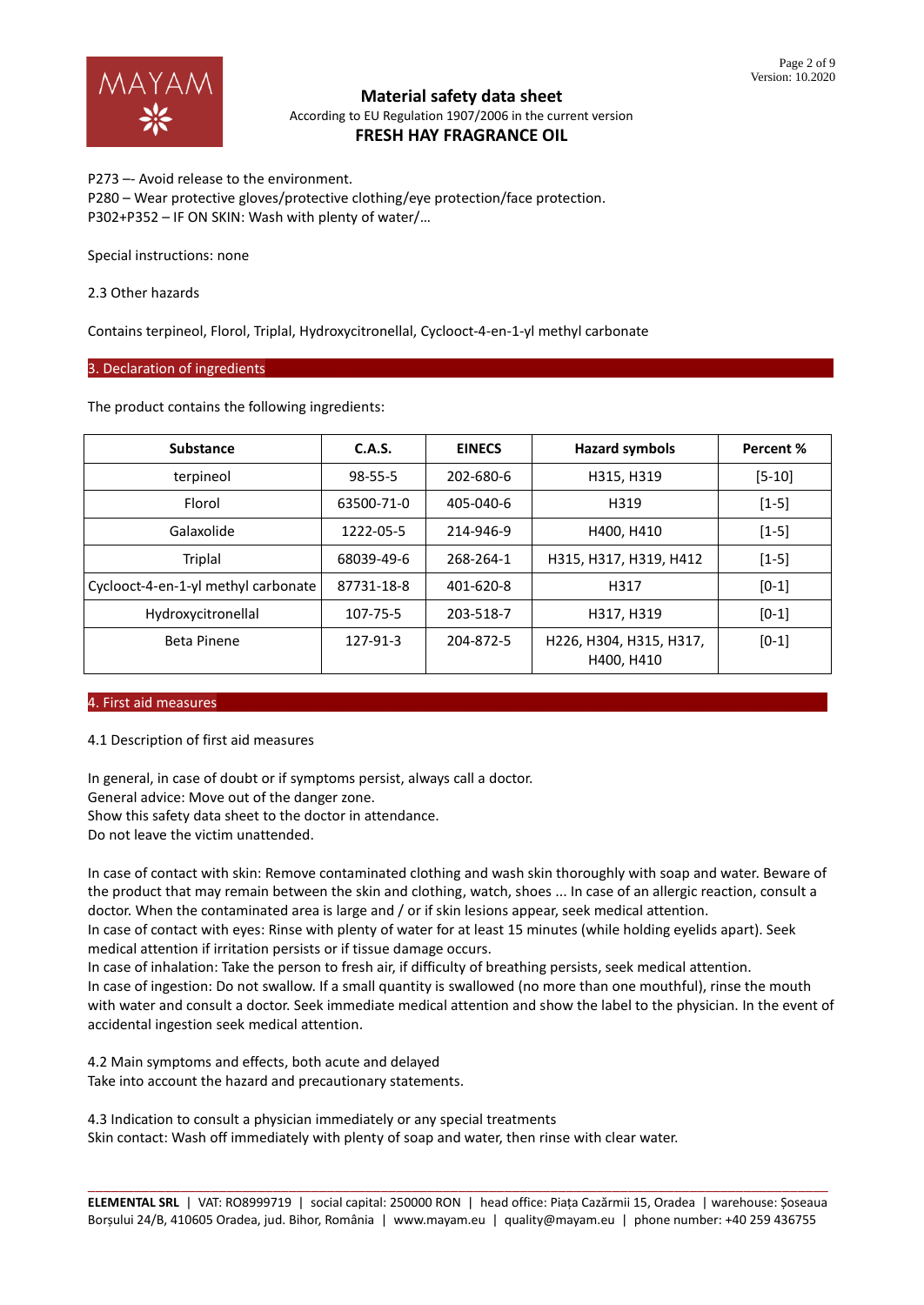

# **Material safety data sheet**

According to EU Regulation 1907/2006 in the current version

# **FRESH HAY FRAGRANCE OIL**

Eye contact: Rinse with plenty of water (15 minutes with open eyelids) then wash with an eye lotion. In case of cloudy vision, consult an ophthalmologist.

In case of ingestion: If symptoms persist, consult a doctor.

Contaminated clothing: Remove contaminated clothing and only reuse it after decontamination.

#### 5. Fire fighting measures

5.1 Means of extinction

Suitable extinguishing media

In case of fire, use:

- Dry chemical powder
- Alcohol resistant foam
- Carbon dioxide (CO2)
- Water spray or water mist

Unsuitable extinguishing media In case of fire, do not use: - Water jet

Do not inhale the fumes. In case of insufficient ventilation, wear suitable respiratory protection.

5.2 Special hazards arising from the substance or mixture

Flammability class: the product is not flammable. A fire will often produce a thick black smoke. Exposure to decomposition products can involve health risks.

Do not inhale the smoke. In the event of fire, the following may form: - Carbon monoxide (CO) - Carbon dioxide (CO2)

Prevention: no smoking, no open flame

5.3 Recommendations for fire-fighters

Never use a direct water jet.

Special protective equipment for fire-fighters: Wear self-contained breathing apparatus for fire-fighting, if necessary. Additional information: Standard procedure for chemical fires.

Use extinguishing media appropriate to local conditions and the surrounding environment.

#### 6. Accidental release measures

6.1 Personal precautions, protective devices and emergency procedures

Refer to the protective measures listed in sections 7 and 8

For non-emergency personnel:

- Wear appropriate protective equipment (section 8) to prevent skin contamination, eyes and personal clothing;
- Remove sources of ignition, ventilate sufficiently
- Evacuate the area if necessary or contact an expert

For emergency personnel:

Emergency personnel will be equipped with appropriate personal protective equipment (Refer to section 8).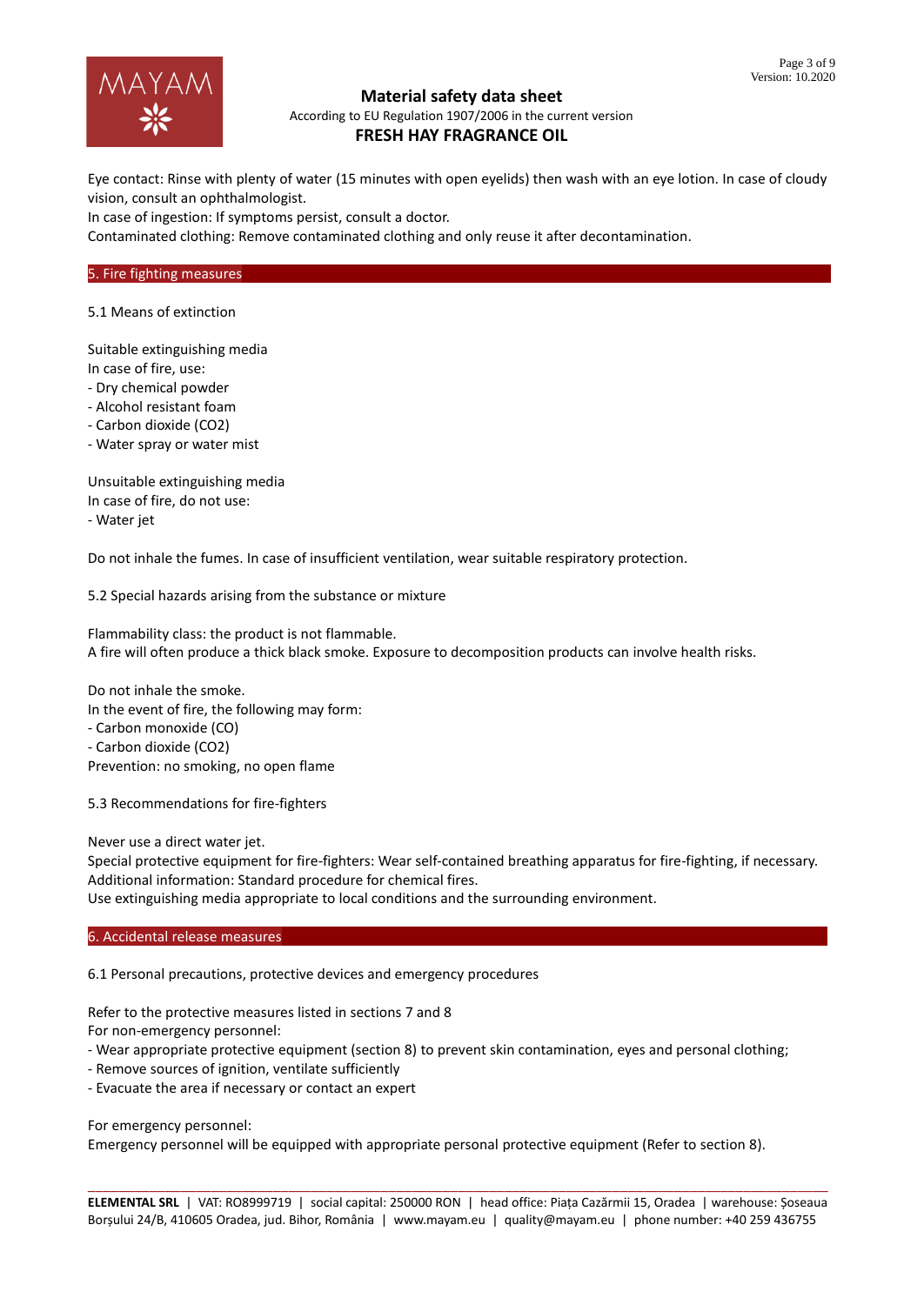

#### 6.2 Environmental precautions

Prevent the product from entering drains, superficial drains, groundwater and confined areas. In case of such contamination inform the competent authorities.

6.3 Methods and materials for containment and remediation

Absorb spilled product with inert absorbent material (sand, vermiculite, diatomaceous earth). Collect most of the resulting material and deposit it in containers for disposal. Prevent entry into sewers or waterways.

6.4 Reference to other sections

No data available

7. Handling and storage

7.1 Precautions for safe handling

Use in well-ventilated places. Do not eat, drink or smoke during use product handling. Always wash your hands before and after use. Use protective clothing.

Close container after use. Wash your hands after every use. Remove and wash contaminated clothing before reuse. Do not inhale vapors / dust. Do not eat, drink or smoke in the work areas. Reproduce the labeling if decanting into another container.

Fire prevention: Never vacuum up this material. Prohibit access to unauthorized personnel. Recommended equipment and procedures: For personal protection, see section 8. Observe the precautions indicated on the label as well as the labor protection regulations.

Prohibited equipment and procedures: It is forbidden to smoke, eat and drink in the premises where the material is used.

7.2 Conditions for safe storage, including any incompatibilities

Avoid unnecessary exposure. Keep away from food. Store in well-filled, tightly closed containers, away from any heat source, extreme temperatures or direct sunlight. Do not reuse empty containers. Keep the closed containers when not in use. Respect the general rules of incompatibility with regard to storage.

7.3 Specific end uses No data available

### 8. Exposure controls / personal protection

8.1 Control parameters

No data available

8.2 Exposure controls



Use clean and properly maintained personal protective equipment.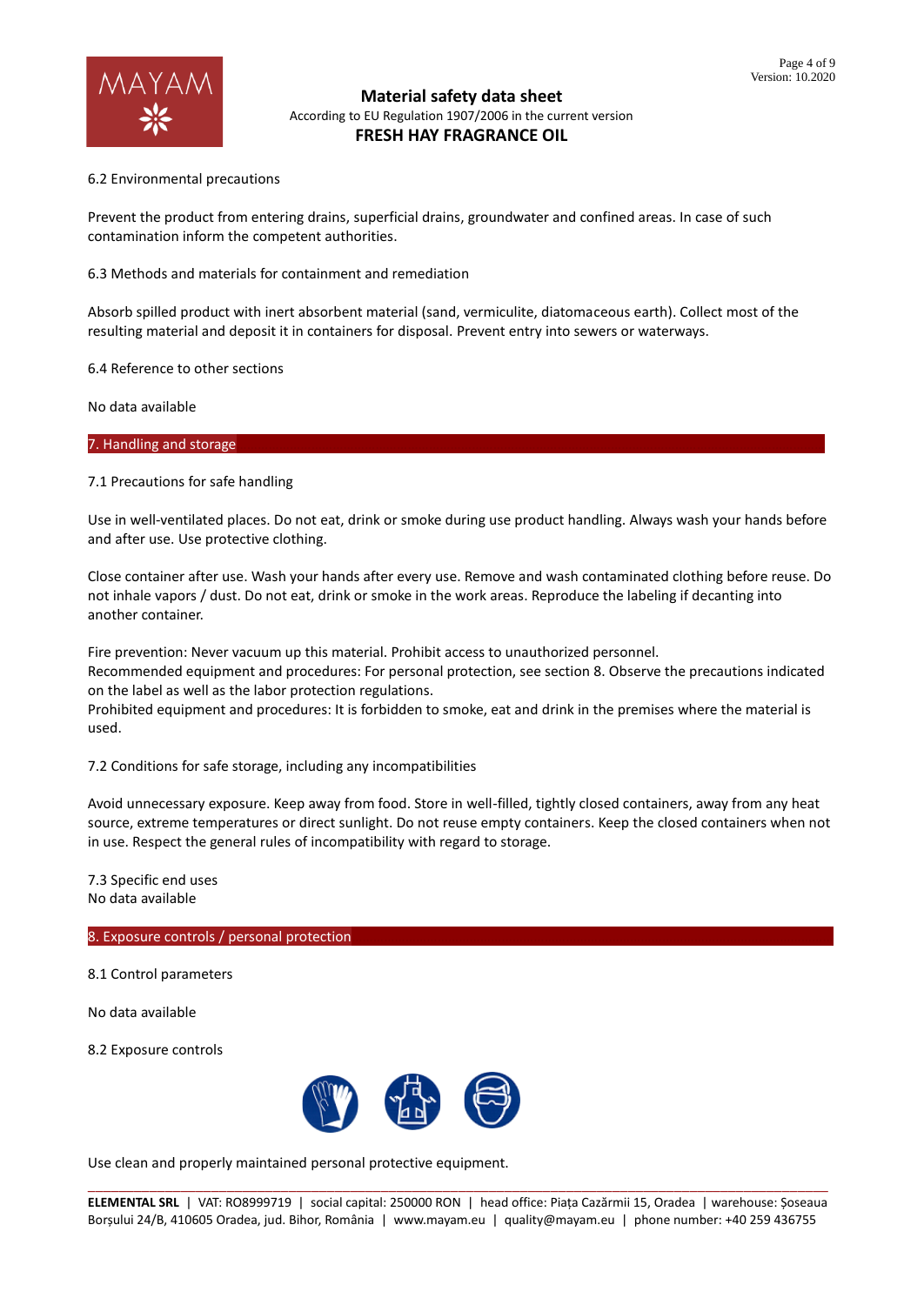

Store personal protective equipment in a clean place away from the work area. When using, do not eat, drink or smoke. Remove and wash contaminated clothing before reuse. Ensure adequate ventilation, especially in confined areas.

Hand protection: Protect hands with category I work gloves (ref. Directive 89/686 / EEC and standard EN 374) such as latex, PVC or equivalent.

Skin protection: Avoid contact with the skin. Wear chemical protective clothing impervious to liquids (type 3) conform to standard NF EN14605 to avoid any contact with the skin. If there is a risk of splashing, wear chemical protective clothing (type 6) in accordance with NF EN13034 standard to avoid any contact with the skin. Staff personnel will wear a regularly cleaned work uniform. Wash with soap and water after removing protective clothing.

Respiratory protection: In the absence of adequate ventilation, wear self-contained breathing apparatus.

Eye protection: Avoid contact with eyes. Use eye protection designed against splashing liquid. Before any handling, it is necessary to wear safety glasses in accordance with the NF standard EN166.

#### 9. Physical and chemical properties

9.1 Information on physical and chemical properties

Appearance: Liquid Color: Colorless to pale yellow Odor: Fresh, green Relative density (d20/20): [1.4200 ; 1.4600] Refractive index at 20°C: [0.8650 ; 0.9050] Flash point (°C): >120 °C

9.2 Other information None

## 10. Stability and reactivity

Stable under normal conditions of use.

10.1 Responsiveness No dangerous reactions known.

10.2 Chemical stability No data available

10.3 Possibility of dangerous reactions No data available

10.4 Conditions to avoid No data available

10.5 Incompatible materials No data available

10.6 Hazardous decomposition products Thermal decomposition / conditions to be avoided: No decomposition if used according to specifications. Hazardous decomposition products: No dangerous decomposition products known.

#### 11. Toxicological information

\_\_\_\_\_\_\_\_\_\_\_\_\_\_\_\_\_\_\_\_\_\_\_\_\_\_\_\_\_\_\_\_\_\_\_\_\_\_\_\_\_\_\_\_\_\_\_\_\_\_\_\_\_\_\_\_\_\_\_\_\_\_\_\_\_\_\_\_\_\_\_\_\_\_\_\_\_\_\_\_\_\_\_\_\_\_\_\_\_\_\_\_\_\_\_\_ **ELEMENTAL SRL** | VAT: RO8999719 | social capital: 250000 RON | head office: Piața Cazărmii 15, Oradea | warehouse: Șoseaua Borșului 24/B, 410605 Oradea, jud. Bihor, România | www.mayam.eu | quality@mayam.eu | phone number: +40 259 436755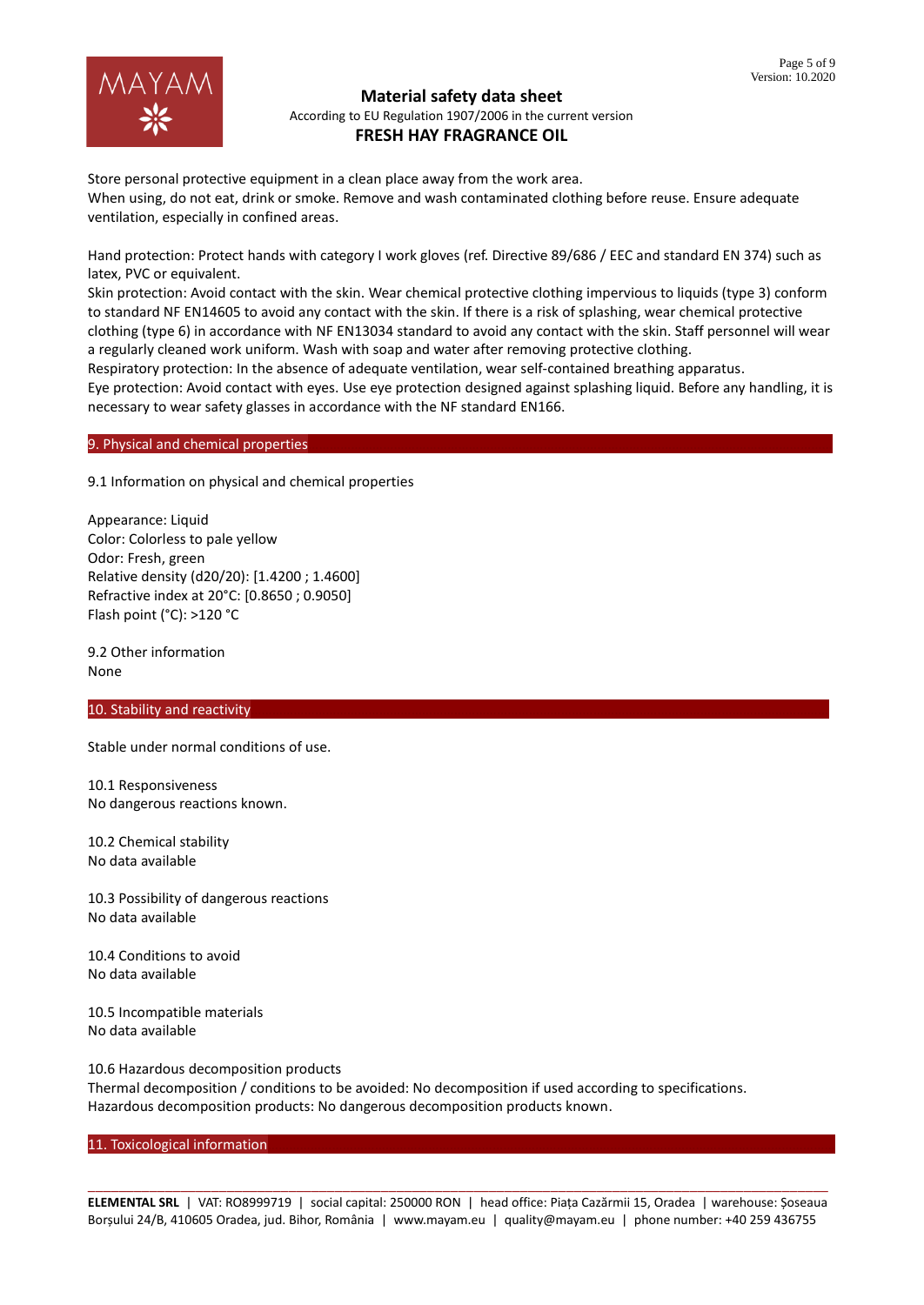

11.1 Information on toxicological effects

Toxicological information: No data available. Acute Toxicity Information: Oral (mg / kg): Not determined Inhalation (mg / kg): Not determined Dermal (mg / kg): Not classified

#### 12. Ecological information

12.1 Toxicity

Do not leave the product, even diluted or in great quantity, penetrate the ground water, water or the drains.

12.2 Persistence and degradability No data available

12.3 Bioaccumulation potential No data available

12.4 Ground mobility No data available

12.5 Results of PBT and vPvB assessment No data available

12.6 Other adverse effects No data available

13. Disposal considerations

13.1 Waste treatment methods

The product must not be disposed of with household garbage. Do not throw waste into the sewer. Do not contaminate ponds, waterways or sewers with product residues, chemicals or packaging already in use. Send to a company licensed to handle waste.

Contaminated packaging: Empty the remains. Dispose of as unused product. Do not reuse empty containers. Comply with local regulations.

#### 14. Transport information



14.1 UN number ADR: 3082 (Tunnel restriction code: E) IMDG: 3082 IATA: 3082 Customs Code: 3302909000

\_\_\_\_\_\_\_\_\_\_\_\_\_\_\_\_\_\_\_\_\_\_\_\_\_\_\_\_\_\_\_\_\_\_\_\_\_\_\_\_\_\_\_\_\_\_\_\_\_\_\_\_\_\_\_\_\_\_\_\_\_\_\_\_\_\_\_\_\_\_\_\_\_\_\_\_\_\_\_\_\_\_\_\_\_\_\_\_\_\_\_\_\_\_\_\_ **ELEMENTAL SRL** | VAT: RO8999719 | social capital: 250000 RON | head office: Piața Cazărmii 15, Oradea | warehouse: Șoseaua Borșului 24/B, 410605 Oradea, jud. Bihor, România | www.mayam.eu | quality@mayam.eu | phone number: +40 259 436755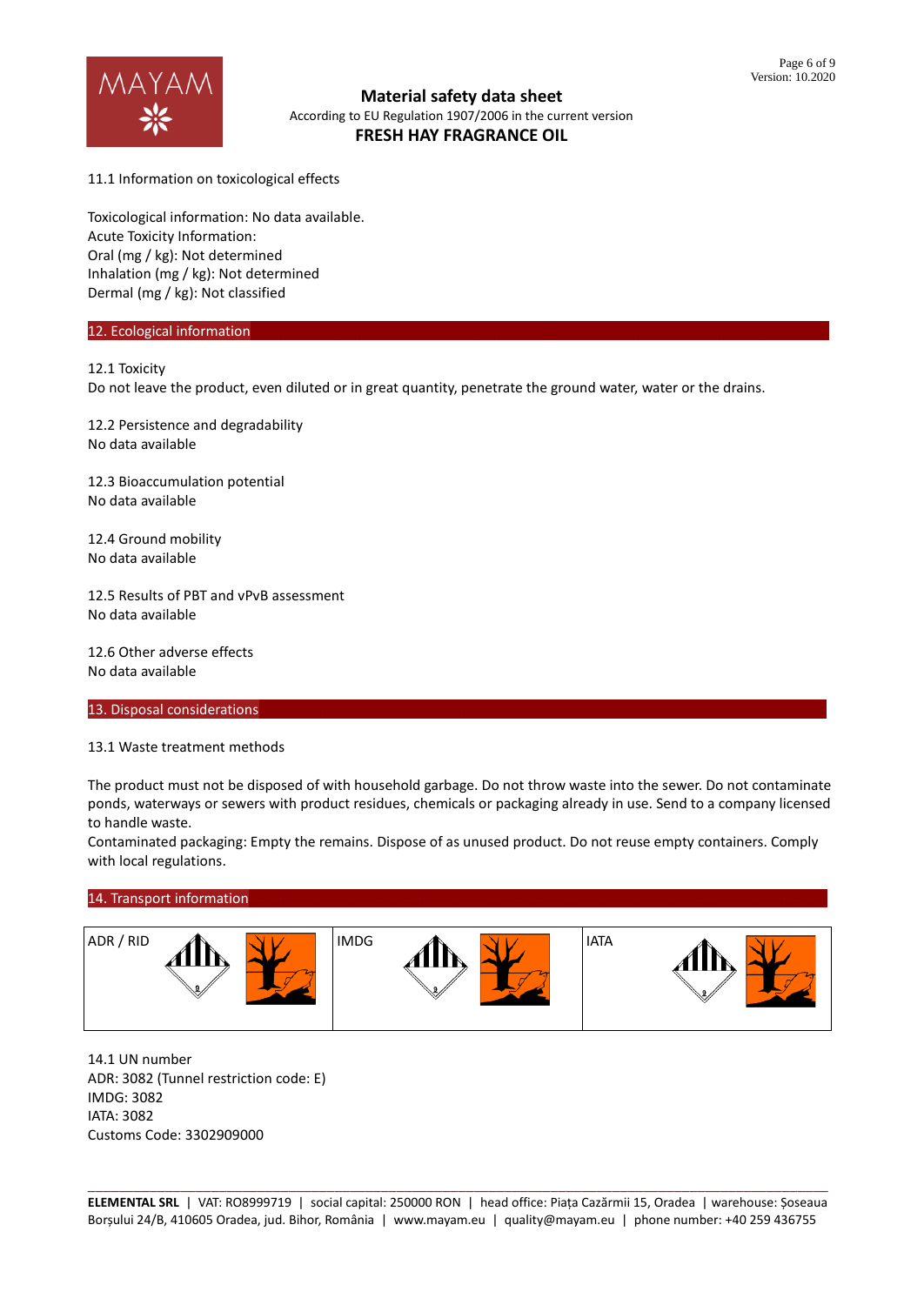

14.2 UN shipping name ADR: ENVIRONMENTALLY HAZARDOUS SUBSTANCE, LIQUID, N.O.S. (1,3,4,6,7,8-Hexahydro-4,6,6,7,8,8 hexamethylcyclopenta-gamma-2-benzopyran) IMDG: ENVIRONMENTALLY HAZARDOUS SUBSTANCE, LIQUID, N.O.S. (1,3,4,6,7,8-Hexahydro-4,6,6,7,8,8 hexamethylcyclopenta-gamma-2-benzopyran) IATA: ENVIRONMENTALLY HAZARDOUS SUBSTANCE, LIQUID, N.O.S. (1,3,4,6,7,8-Hexahydro-4,6,6,7,8,8 hexamethylcyclopenta-gamma-2-benzopyran)

14.3 Class of danger for transport  $ADR \cdot 9$ IMDG: 9 IATA: 9

14.4 Packing group ADR: III IMDG: III IATA: III

14.5 Environmental hazards IMDG: Marine Pollutant

14.6 Special precautions for users Not applicable

14.7 Transport in bulk according to Annex II of MARPOL 73/78 and the IBC code Not applicable

## 15. Regulatory information

15.1 Regulations and legislation on health, safety and environment specific to the substance or mixture Class of water contamination (Germany): WGK

15.2 Chemical safety assessment. No data available

#### 16. Additional information

16.1 Abbreviations:

\_\_\_\_\_\_\_\_\_\_\_\_\_\_\_\_\_\_\_\_\_\_\_\_\_\_\_\_\_\_\_\_\_\_\_\_\_\_\_\_\_\_\_\_\_\_\_\_\_\_\_\_\_\_\_\_\_\_\_\_\_\_\_\_\_\_\_\_\_\_\_\_\_\_\_\_\_\_\_\_\_\_\_\_\_\_\_\_\_\_\_\_\_\_\_\_ ADR: European Agreement concerning the International Carriage of Dangerous Goods by Road. CAS: Chemical Abstracts Service (division of the American Chemical Society). CLP: Classification, Labeling, Packaging. DNEL: Derived No Effect Level. EINECS: European Inventory of Existing Commercial Chemical Substances. GHS: Globally Harmonized System of Classification and Labeling of Chemicals. IATA: International Air Transport Association. IATA-DGR: Dangerous Goods Regulation by the "International Air Transport Association" (IATA). ICAO: International Civil Aviation Organization. ICAO-TI: Technical Instructions by the "International Civil Aviation Organization" (ICAO). IMDG: International Maritime Code for Dangerous Goods. INCI: International Nomenclature of Cosmetic Ingredients. LTE: Long-term exposure. PNEC: Predicted No Effect Concentration.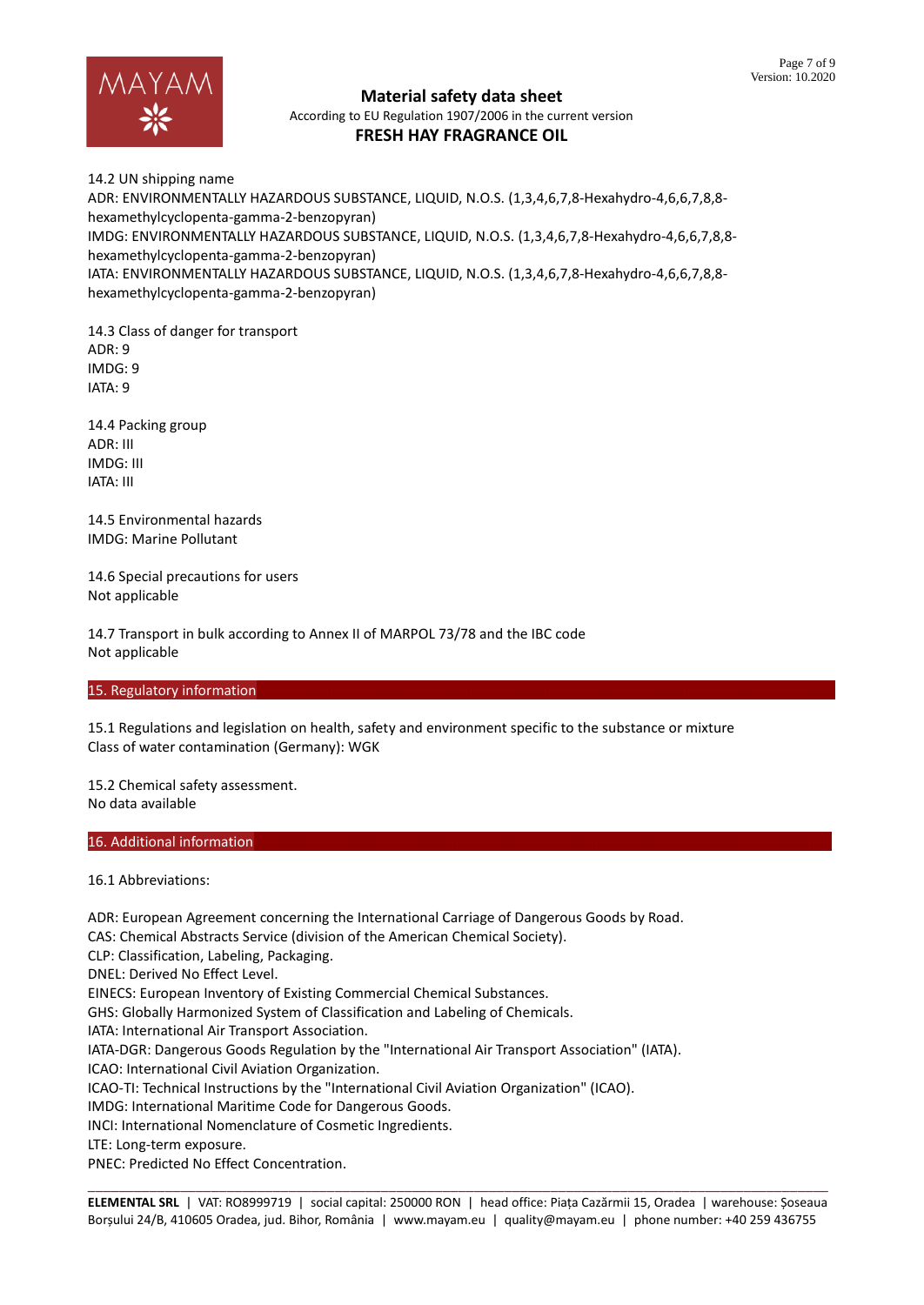

RID: Regulation Concerning the International Transport of Dangerous Goods by Rail. STE: Short-term exposure. STEL: Short Term Exposure limit. STOT: Specific Target Organ Toxicity.

16.2 Full text of the H phrases mentioned in point 3:

H226 - Flammable liquid and vapor.

H304 - May be fatal if swallowed and enters airways.

H315 - Causes skin irritation.

H317 - May cause an allergic skin reaction.

H319 - Causes serious eye irritation.

H400 - Very toxic to aquatic life.

H410 - Very toxic to aquatic life with long lasting effects.

H412 - Harmful to aquatic life with long lasting effects.

#### **DECLARATION OF ALLERGENS**

7th Amendment to Directive 76/768/EC, annex III, part I (2003/15/EC)

| <b>I.N.C.I.</b>                                           | <b>C.A.S.</b> | %                        |
|-----------------------------------------------------------|---------------|--------------------------|
| Alpha-Hexyl cinnamic aldehyde (HCA)                       | 101-86-0      |                          |
| Amyl cinnamic alcohol                                     | 101-85-9      |                          |
| Amyl cinnamic aldehyde (ACA)                              | 122-40-7      | $\overline{\phantom{a}}$ |
| Anisyl alcohol                                            | 105-13-5      |                          |
| Benzyl salicylate                                         | 118-58-1      |                          |
| Benzyl benzoate                                           | 120-51-4      |                          |
| Benzyl cinnamate                                          | 103-41-3      |                          |
| Benzyl alcohol                                            | 100-51-6      |                          |
| Cinnamic alcohol                                          | 104-54-1      |                          |
| Cinnamic aldehyde                                         | 104-55-2      | $\overline{\phantom{a}}$ |
| Citral                                                    | 5392-40-5     | 0,0503                   |
| Citronellol                                               | 106-22-9      | 0,0006                   |
| Coumarin (2p-1-benzopyran-2-one)                          | 91-64-5       | $\blacksquare$           |
| d-Limonene                                                | 5989-27-5     | 0,0166                   |
| Eugenol                                                   | 97-53-0       | 0,0002                   |
| Farnesol                                                  | 4602-84-0     | $\overline{\phantom{a}}$ |
| Geraniol                                                  | 106-24-1      | 0,0053                   |
| Lyral (Hydroxymethylpentyl cyclohexene carbaldoxaldehyde) | 31906-04-4    |                          |
| Hydroxycitronellal                                        | 107-75-5      | 1,0000                   |
| Isoeugenol                                                | 97-54-1       | 0,0008                   |
| alpha-Iso-methyl ionone                                   | 127-51-5      |                          |

\_\_\_\_\_\_\_\_\_\_\_\_\_\_\_\_\_\_\_\_\_\_\_\_\_\_\_\_\_\_\_\_\_\_\_\_\_\_\_\_\_\_\_\_\_\_\_\_\_\_\_\_\_\_\_\_\_\_\_\_\_\_\_\_\_\_\_\_\_\_\_\_\_\_\_\_\_\_\_\_\_\_\_\_\_\_\_\_\_\_\_\_\_\_\_\_ **ELEMENTAL SRL** | VAT: RO8999719 | social capital: 250000 RON | head office: Piața Cazărmii 15, Oradea | warehouse: Șoseaua Borșului 24/B, 410605 Oradea, jud. Bihor, România | www.mayam.eu | quality@mayam.eu | phone number: +40 259 436755